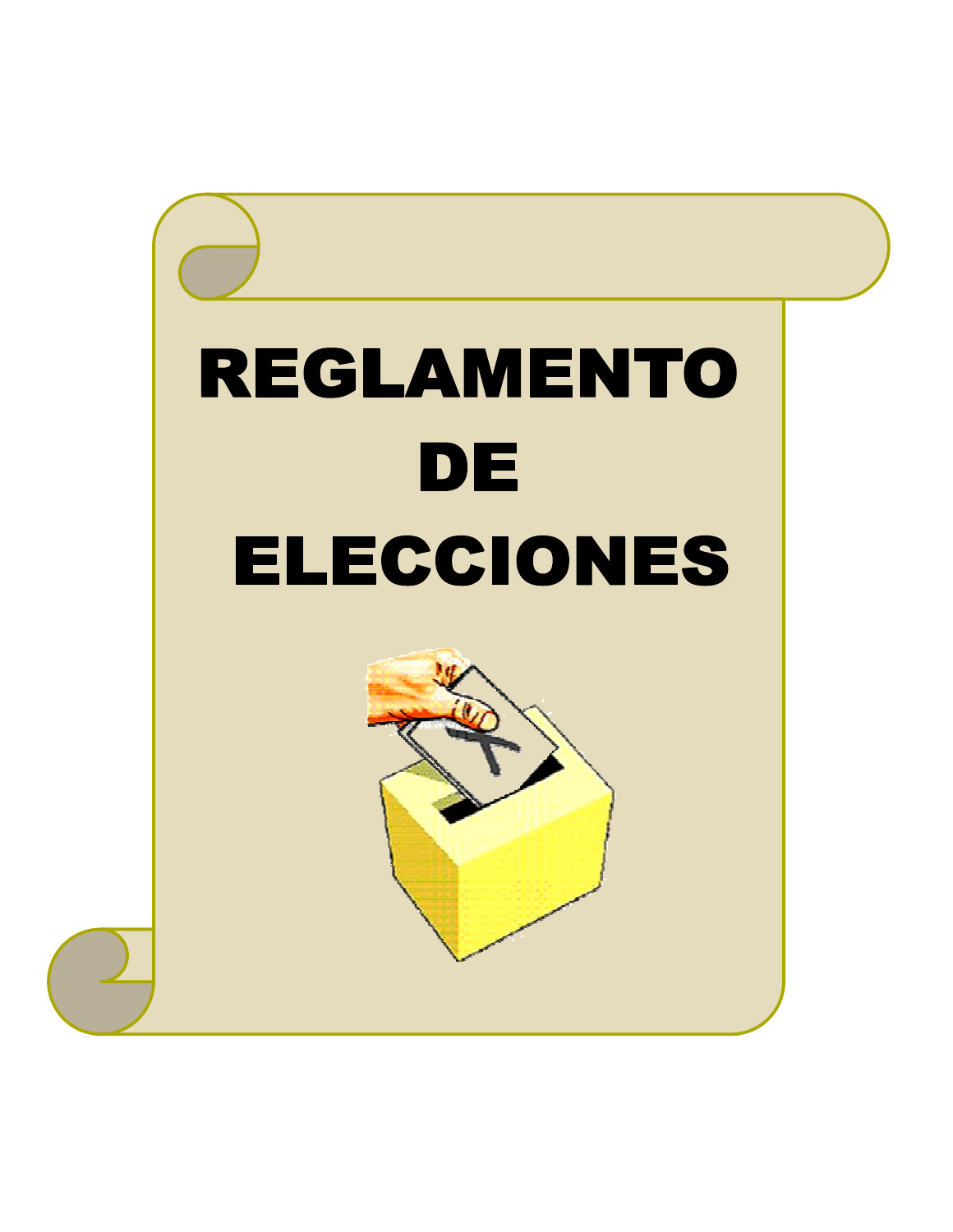## **"ELECCIONES DEL COMITÉ EJECUTIVO ESTATAL DEL SUEISSSTESON"**

PARA LOS EFECTOS DE ESTABLECER LAS BASES, REQUISITOS Y SANCIONES QUE DEBERÁN REGIR EL PERIODO DE ELECCIONES DEL COMITÉ EJECUTIVO ESTATAL Y COMITÉ ESTATAL DE VIGILANCIA DEL SINDICATO ÚNICO DE EMPLEADOS DEL INSTITUTO DE SEGURIDAD Y SERVICIOS SOCIALES DE LOS TRABAJADORES DEL ESTADO DE SONORA, Y CON FUNDAMENTO EN LO QUE ESTABLECE LA FRACCIÓN II DEL ARTÍCULO 33 DE NUESTROS ESTATUTOS SE EXPIDE EL SIGUIENTE:

# **R E G L A M E N T O**

## **DE LAS PERSONAS**

- ART. 1.- PARA PODER SER ELECTO A OCUPAR UN CARGO DEL COMITÉ EJECUTIVO ESTATAL Y COMITÉ ESTATAL DE VIGILANCIA DEL SUEISSSTESON, LOS ASPIRANTES DEBERÁN REUNIR ADEMÁS DE LOS REQUISITOS ESTABLECIDOS POR NUESTROS ESTATUTOS LOS SIGUIENTES:
	- A) SER EMPLEADO DE BASE DEL **ISSSTESON.**
	- B) TENER CUANDO MENOS UN AÑO DE PERTENECER AL SINDICATO, CON ANTERIORIDAD A LA FECHA DE INSCRIPCIÓN DE LA PLANILLA DE LA CUAL FORMA PARTE.
	- C) ESTAR AL CORRIENTE DE LAS CUOTAS SINDICALES.
	- D) NO HABER SIDO AMONESTADO NI JUZGADO POR FALTA DE CARÁCTER SINDICAL.
	- D) NO TENER MÁS DE TRES FALTAS EN LAS ASAMBLEAS GENERALES Y DEL CONSEJO ESTATAL DE REPRESENTANTES CONVOCADAS POR EL SINDICATO CON ANTERIORIDAD A LA INSCRIPCIÓN DE LA PLANILLA DE LA QUE FORMA PARTE.

## **DE LAS PLANILLAS**

ART. 2.- LA PLANILLA O PLANILLAS QUE SE CONFORMEN A EFECTO DE PARTICIPAR EN LAS ELECCIONES DEL COMITÉ EJECUTIVO ESTATAL Y COMITÉ ESTATAL DE VIGILANCIA DEL SUEISSSTESON, DEBERÁ ACOMPAÑAR AL MOMENTO DE SU REGISTRO UN MÍNIMO DE 100 FIRMAS CON NOMBRE Y NÚMERO DE CREDENCIAL DE EMPLEADOS SINDICALIZADOS, RESERVÁNDOSE EL COMITÉ EJECUTIVO ESTATAL EL DERECHO DE VERIFICAR LA AUTENCIDAD DE DICHAS FIRMAS.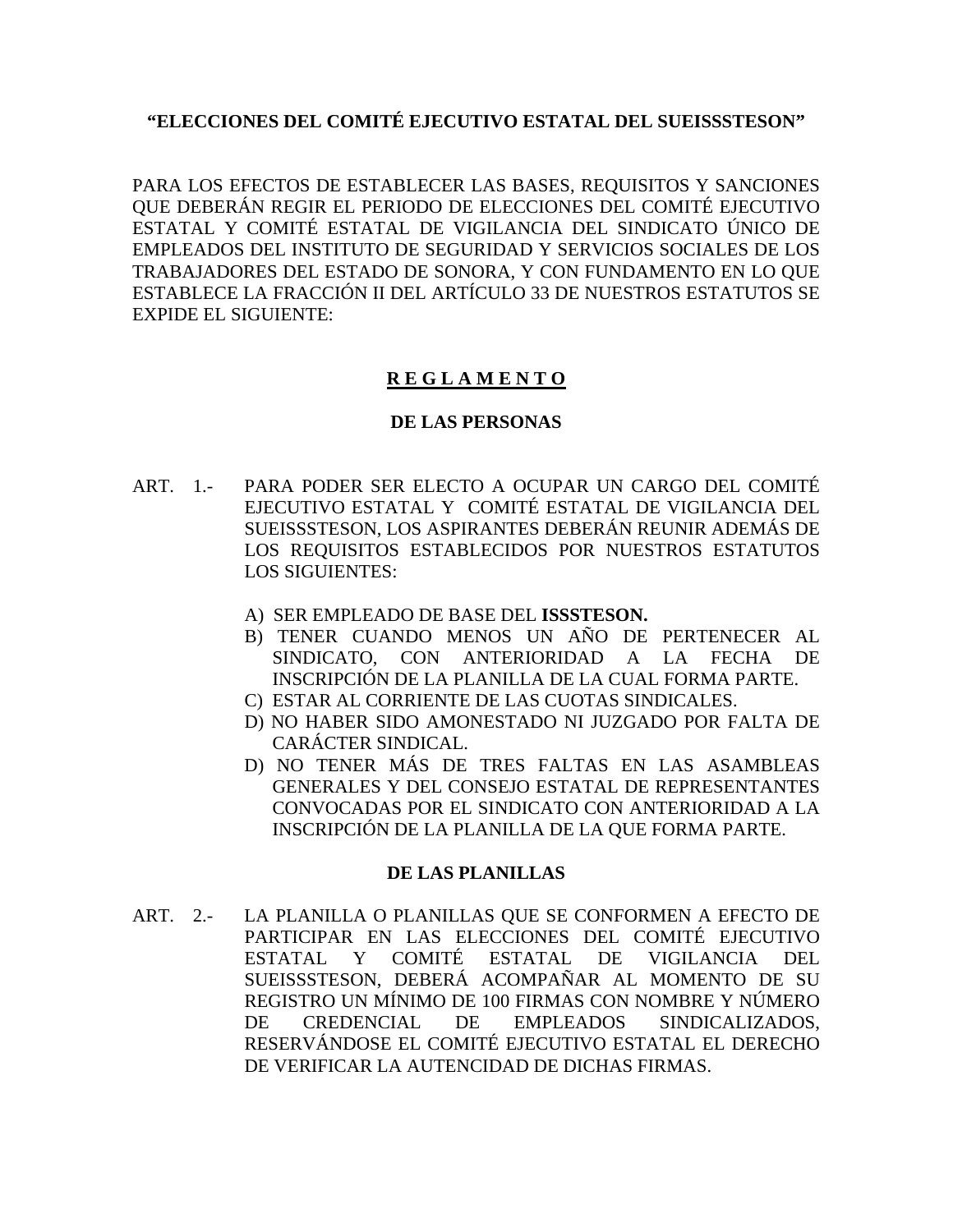### **DEL REGISTRO**

ART. 3.- EL REGISTRO DE LAS PLANILLAS QUE ASPIRAN A CONFORMAR EL COMITÉ EJECUTIVO ESTATAL Y EL COMITÉ ESTATAL DE VIGILANCIA DEL SUEISSSTESON, PODRÁN REALIZARSE A PARTIR DE LA FECHA EN QUE SE LANCE LA CONVOCATORIA PARA TAL EFECTO; QUEDANDO CERRADO DICHO REGISTRO A LOS 10 DÍAS NATURALES SIGUIENTES DE EMITIDA Y A LA HORA QUE SE ESTIPULE EN DICHA CONVOCATORIA.

### **DE LAS ELECCIONES**

- ART. 4.- CON FUNDAMENTO EN LOS QUE ESTABLECE EL ARTÍCULO 58 DE NUESTROS ESTATUTOS LAS ELECCIONES SE LLEVARAN A CABO EL DÍA 8 DE ABRIL DE CADA 3 AÑOS EN ASAMBLEA GENERAL ORDINARIA CUYO LUGAR Y HORA SE DEBERÁN SEÑALARSE EN LA CONVOCATORIA RESPECTIVA.
- ART. 5.- EL VOTO PARA ELEGIR AL COMITÉ EJECUTIVO ESTATAL Y COMITÉ DE VIGILANCIA DE NUESTRO SINDICATO, SERÁ DIRECTO Y SECRETO TAL Y COMO LO ESTABLECE EL ARTÍCULO 36 DE NUESTROS ESTATUTOS Y SOLO PODRÁN EJERCERLO AQUELLOS COMPAÑEROS SINDICALIZADOS QUE ADEMÁS DE ASISTIR FÍSICAMENTE A LA ASAMBLEA DEMUESTREN CON CREDENCIAL ACTUALIZADA DE NUESTRA AGRUPACIÓN SU PERTENENCIA A ELLA.
- ART. 6.- CUALQUIER VOTO ALTERADO, MODIFICADO Y QUE SE OTORGUE A FAVOR DE DOS O MÁS PLANILLAS, QUEDARÁ AUTOMÁTICAMENTE ANULADO.

## **DEL RECUENTO**

- ART. 7.- EL RECUENTO DE VOTOS SE LLEVARÁ A CABO INMEDIATAMENTE DESPUÉS DE EMITIDA LA VOTACIÓN POR LAS SIGUIENTES PERSONAS:
	- A) TRES MIEMBROS DESIGNADOS POR EL COMITÉ EJECUTIVO ESTATAL.
	- B) UN REPRESENTANTE DE CADA PLANILLA DEBIDAMENTE REGISTRADA.